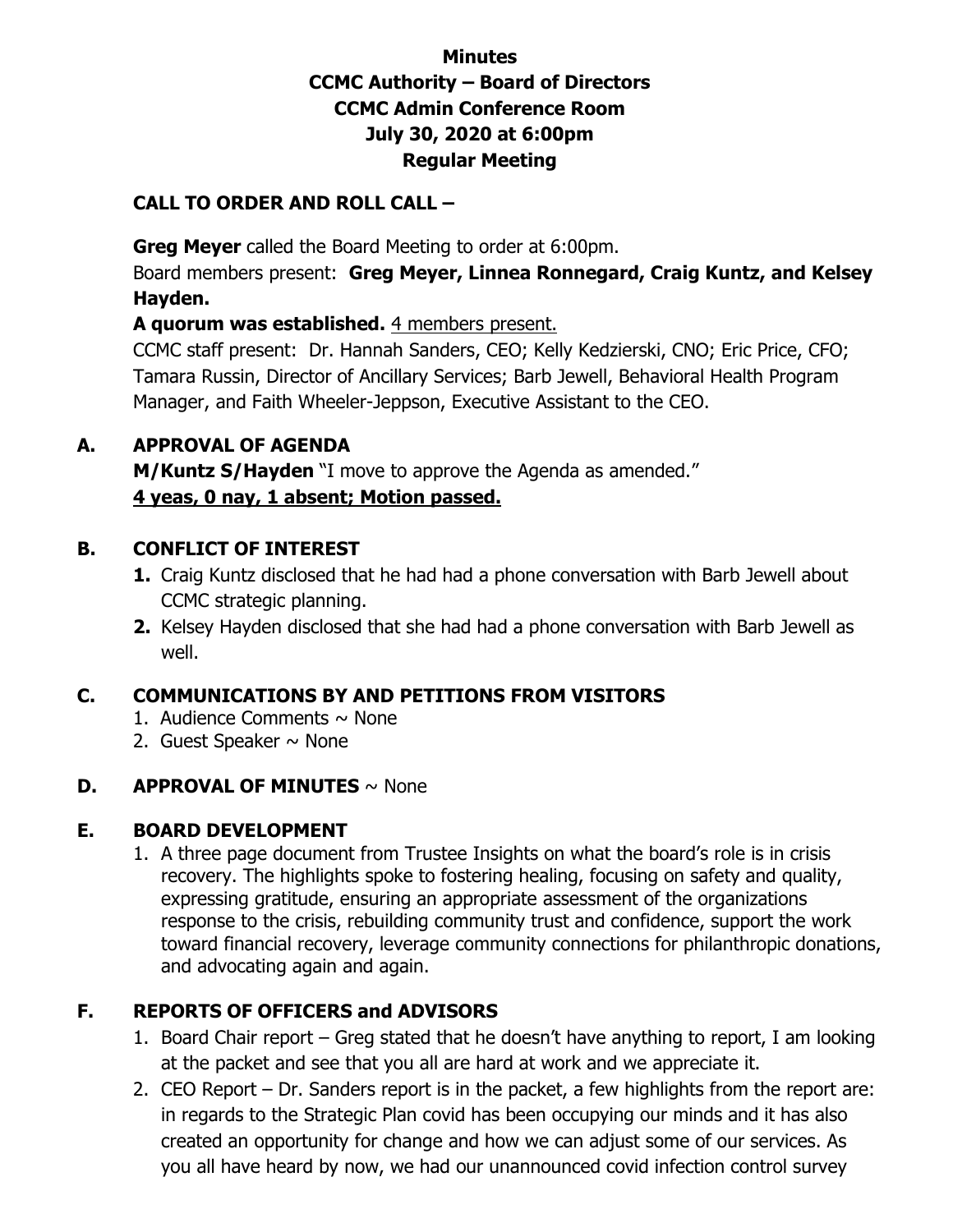and our surveyor Mary didn't identify anything that put us out of compliance. I am very proud of the staff for that. Our Facilities group that's Malvin, John, and Jeff have really stepped up to the plate this year. They have helped the city and they've helped us to develop alternate care sites including the little chapel, all while still doing everything else that they do to keep our building functioning.

3. Medical Director Report – I will be mentoring Dr. Gloe into the Medical Director role after he gets here and gets familiar with our systems. And Dr. Woelk is the Trauma Director.

The Board and Dr. Sanders had a conversation regarding the COVID supply chain, testing equipment, our current level of covid resources, striving for a Level 4 Trauma Certification and the ACS phone upgrade.

- 4. CFO Report Eric reported that there were a bit of challenges getting the financials out this month. We went through accounts over 12 months and adjusted them. Eric reported his findings as to the main causes for non-payment. Greg suggested that at some point we should take a look at our Charity and Bad Debt.
- 5. CNO Report Kelly reported that her reports are in the packet, and that she is available to answer question that they may have.
- 6. Ancillary Services Quarterly Report Tamara reported that then Clinic numbers appear to be down about 20%. But the Clinic is still able to offer the services that school aged kids may need, we are sending out letters to our regular patients so that they're aware. The Lab has been a very busy place lately as you can well imagine there is lots and lots of testing going on. And the upgrade in Radiology to digital has been completed.
- 7. Sound Alternatives Quarterly Report Barb reported that her quarterly report is in the packet. A few additional items to mention is that our temporary clinician arrives in a week, she is currently in isolation and completing on-line training. I also wanted to say that I appreciate the boards efforts to approve the privileges for the doctors from Alaska Regional, those folks are newly contracted to provide Telepsychiatry out-patient and in the ER as needed.

# **G. CORRESPONDENCE** ~ None

**H. DISCUSSION ITEMS** ~ None

# **I. ACTION ITEMS**

# **1. Delineation of Privileges for Paul Gloe III, MD**

**M/Hayden S/Ronnegard** "I move that the CCMC Authority Board of Directors approve the Delineation of Privileges for Paul Gloe III, MD as presented."

**Meyer - yea, Kuntz - yea, Ronnegard - yea, Hayden - yea, Graham - absent 4 yeas, 0 nay, 1 absent; Motion passed.** 

**2. Delineation of Privileges for Andrew Moran, MD**